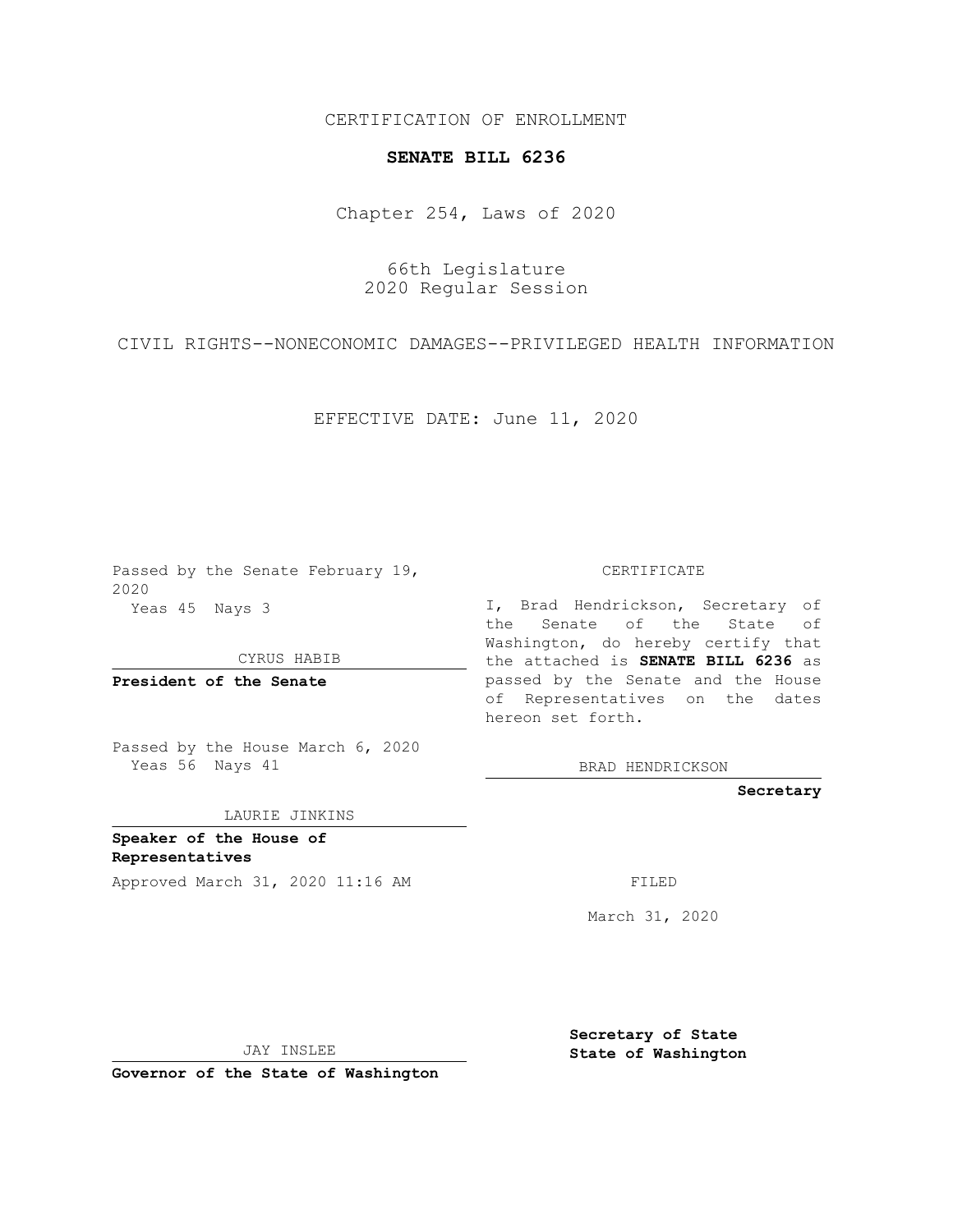## **SENATE BILL 6236**

Passed Legislature - 2020 Regular Session

**State of Washington 66th Legislature 2020 Regular Session By** Senators Kuderer, Pedersen, Lovelett, Wellman, and Hasegawa Prefiled 01/10/20.

1 AN ACT Relating to certain noneconomic damage waivers; and 2 amending RCW 49.60.510.

3 BE IT ENACTED BY THE LEGISLATURE OF THE STATE OF WASHINGTON:

4 **Sec. 1.** RCW 49.60.510 and 2018 c 70 s 1 are each amended to read 5 as follows:

 (1) By requesting noneconomic damages under this chapter, a claimant does not place his or her health at issue or waive any health care privilege under RCW 5.60.060 or 18.83.110, or any other 9 law, unless the claimant:

 (a) Alleges a specific ((diagnosable)) diagnosed physical or psychiatric injury as a proximate result of the respondents' 12 conduct( $(\div)$ ), and ( $(\leftrightarrow)$ )) relies on the records or testimony of a health care provider or expert witness to seek general damages; or

14 (((e)) (b) Alleges failure to accommodate a disability or 15 alleges discrimination on the basis of a disability.

16 (2) Any waiver under subsection (1)(a) ((through (c))) and (b) of 17 this section is limited to health care records and communication 18 between a claimant and his or her provider or providers:

19 (a) Created or occurring in the period beginning two years 20 immediately preceding the first alleged unlawful act for which the 21 claimant seeks damages and ending at the last date for which the

p. 1 SB 6236.SL